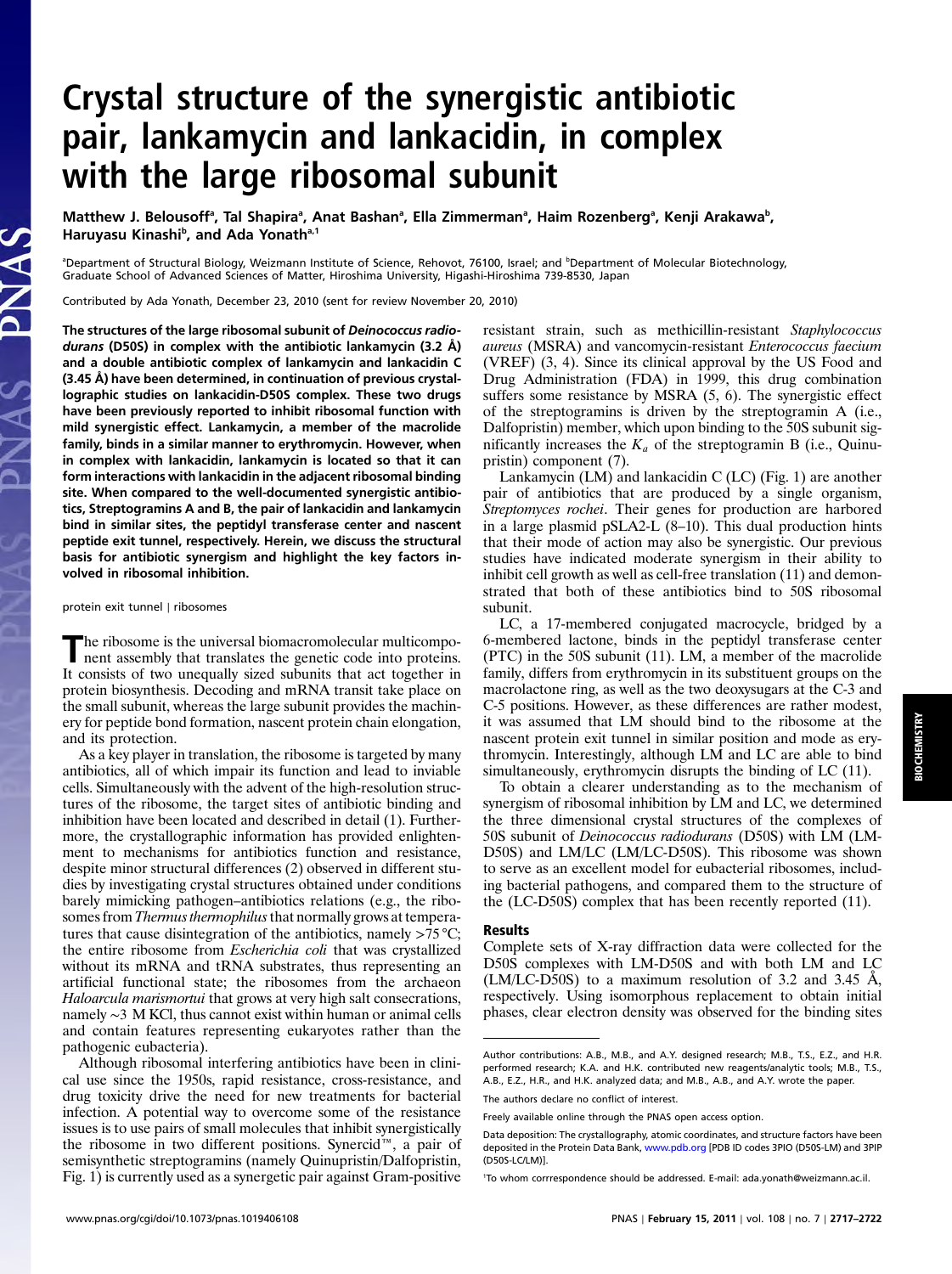

Fig. 1. Chemical structure of ribosomal interfering antibiotics. The desosamine amino sugar of erythromycin, which is replaced by a D-chalcose moiety in Lankamycin, is shown in green. The chemical differences between Synercid™ and the Virginiamycin pair is shown in red.

of LM in LM-D50S and LM and LC in LM/LC-D50S, allowing unambiguous determination of the binding sites of the antibiotics (Fig. 2).

LM-D50S Binding Site. The binding site of LM in the 50S subunit is located at the nascent protein exit tunnel near its entrance. In its binding site LM makes contacts with rRNA nucleotides and not with any r proteins. It forms hydrogen bond contacts between the chalcose sugar and A2058 ( $E$ . *coli* numbering used throughout text), the ketone on C-9 and 2′-OH on A2058, and a bridging polar contact between the hydroxyl pendant of C-13 and the ribose sugar of C2611 (Fig. 3A). The other contacts it makes with the ribosome are hydrophobic interactions with A2059, A2062,

G2505, U2506, C2510, and C2611, completing the binding pocket for LM.

Binding of LM causes a significant change in position of the flexible nucleotide A2062 (important in other synergetic antibiotic interactions; see below) away from the antibiotic (compared to the unbound conformation). Presumably this is due to the steric hindrance of the methyl group C-6 of the macrolide ring, which would be in close contact with the exocyclic amine of A2062. This base movement causes a slight change in the conformation of the nucleobases surrounding A2062. Interestingly it is A2062 that forms a significant hydrogen bond with a related macrolide erythromycin (Ery) between the hydroxyl group at C-6 on Ery and the exocyclic amine on A2062 (Fig. 4A). Notably, in the complex of Ery with the large ribosomal subunit of Haloarcula marismortui



Fig. 2. (A and B) View of the entire ribosomal 50S structure, r proteins, and rRNA are drawn as cartoon ribbons, whereas the antibiotics are shown as spheres colored in red and green for lankamycin and lankacidin, respectively. (A) LM-D50S complex, (B) LM/LC-D50S complex, (C and D) enlargement of the binding regions shown in A and B with the [ $2f_o - f_c$ ] unbiased electron density map drawn at 1σ around the antibiotics, (C) LM-D50S complex, and (D) LM/LC-D50S complex (gray; surrounding rRNA backbone).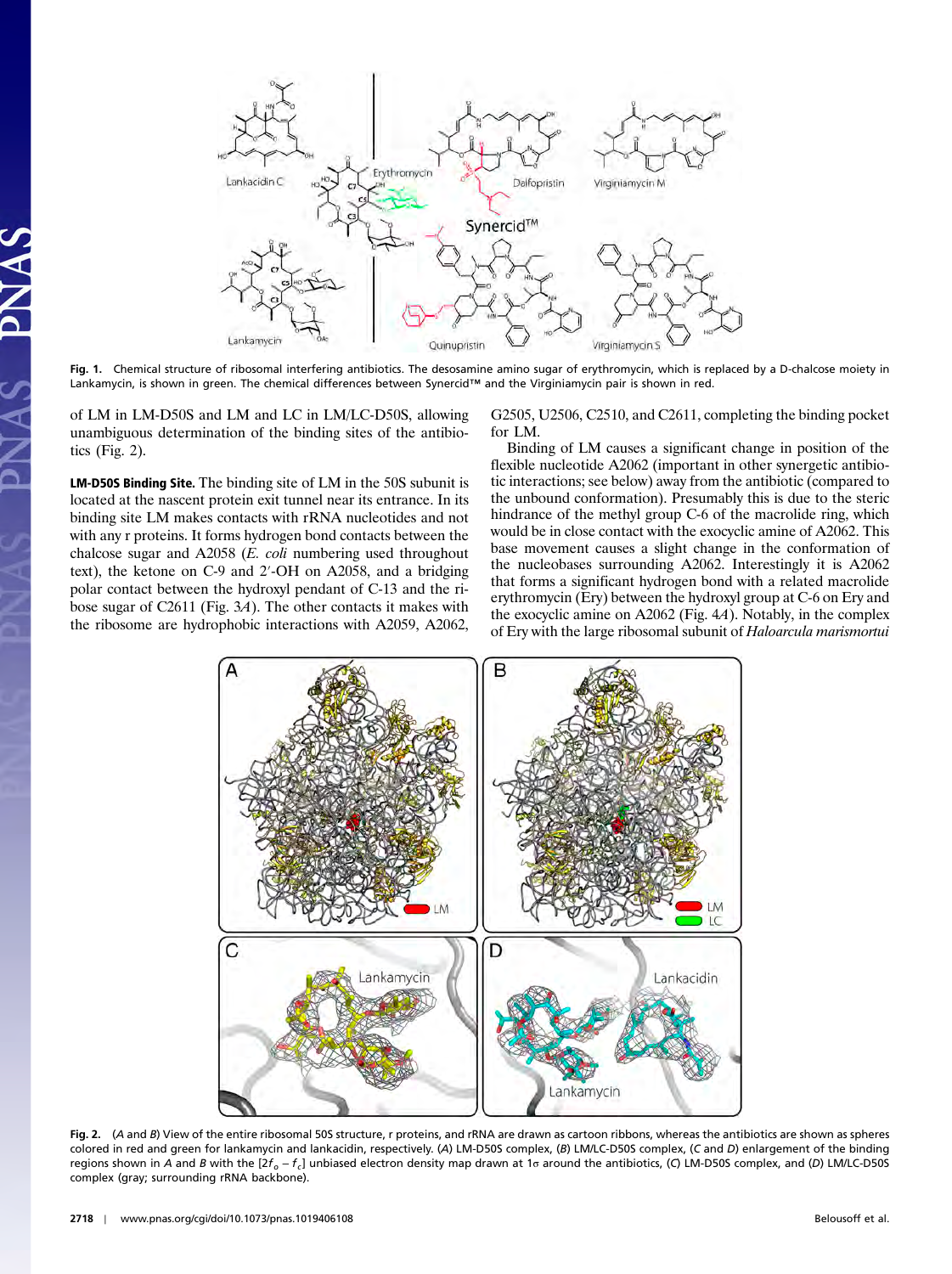

Fig. 3. Binding pockets of LM and LM/LC in the 50S subunit (dashed bonds indicate a hydrogen bond). (A) Interaction network of LM (yellow) with surrounding rRNA (gray). (B) Interaction network of LM and LC (cyan) with surrounding rRNA (gray).

(H50S) the conformation and position of A2062 are similar to those observed in the unbound ribosome (Fig. 4C).

Upon macrolide binding there is also a significant rearrangement of the position of C2610, a nucleotide that is located at the entrance to the exit tunnel. In its native conformation, C2610 would sterically clash with the macrolides (LM and Ery, Fig. 4C); however, in the presence of the antibiotics it moves away from the tunnel.

The  $[IC_{50}]$  of LM (Table 1) shows that compared to Ery it exerts a weaker inhibition of ribosomes by a few orders of magnitude (11). A comparison of the structures of LM-D50S complex with the Ery-50S complex (Fig. 3) shows that LM, although binding in the same binding pocket, does not benefit from two of Ery's main interactions, a hydrogen bond to A2062 and a salt bridge that Ery makes between its protonated amine on the desoamine sugar and the phosphate oxygen of G2505. This, coupled with the significant rRNA rearrangements occurring as a consequence of A2062 rotation rearrangements upon LM binding, yields insight as to the reasons for the weaker binding of LM to the 50S subunit compared to Ery.

LM/LC-D50S Binding Site. The structure of both the LM and LC in complex with the 50S subunit reveals that they bind in the same general sites that each uses when they are separately bound. LM binds in a similar manner, although it translates slightly closer to the PTC (∼1 Å), whereas LC resides in an almost identical position (Figs. 2 and 3). Both antibiotics make similar contacts with the ribosome, contacting only rRNA or each other.

In its position within the LM/LC-D50S complex, LM maintains the hydrogen bond contacts between the ribose of C2611 as in the LM-D50S, but forms a hydrogen bond with endocyclic nitrogen in A2059 instead of A2058. The arcanose moiety also forms a new hydrogen bond between the acetate oxygen and U2586. A2062 is in a similar position as in the native D50S and Ery/ D50S complex structures and forms a new hydrogen bond between the exocyclic amine and the hydroxyl group on C-8 of the macrolactone ring. Interestingly, G2505 forms a bridging hydrogen bond between the two antibiotics (Fig. 2F). There are also very similar hydrophobic interactions with surrounding bases within the binding pocket of LM being completed by A2058, A2503, U2609, and C2610.

In the double antibiotic/D50S complex structure, LC resides in almost exactly the same binding site as in its native LC-D50S complex (11). It makes hydrophobic contacts with A2451, C2452, U2504, and U2585 and hydrogen bonds with A2053, G2061, C2452, and U2506 (see Fig.  $2F$ ). There is also the bridging polar contact to LM mediated by G2505. LC binds in a welldefined  $Mg<sup>H</sup>$  binding site (Fig. 3B), with the ketoamide group displacing the native position of the  $Mg<sup>H</sup>$ , suggesting that the binding of this antibiotics is actually responsible in some manner for mediating the rRNA stability in this region.

Binding of LC into the PTC also induces coordinated changes in the positions of several rRNA nucleotides. There is coordinated movement of U2585 and U2506 (Fig. 3B), wherein upon binding of LC, U2585 moves away from LC to avoid a steric collision. This movement induces a change in the position of U2506 as it is no longer sterically hindered by U2585; this movement is also confirmed by 23S rRNA footprinting studies (see below vide infra).

LC and LM also make multiple van der Waals contacts between them. The arcanose and chalcose rings of LM are within hydrophobic contacts with the conjugated section of the LC macrolactone ring. These interactions would not be achieved unless LM also moved closer to the PTC as it does in the double antibiotic structure.

23S rRNA Footprinting Studies. The structures of D50S-LM, and D50S-LM/LC are supported by previously published high-resolution chemical footprinting of the 23S rRNA of D. radiodurans in complex with the combinations of LM and LC (11). When added alone, LM protects A2059 and A2058 from DMS modification and U2609 from CMCT [1-cyclohexyl-(2-morpholinoethyl)carbodiimide metho-p-toluene sulfonate] modification in the same manner that Ery does. The crystallographic results confirm this observation, showing an overlap between Ery and LM positions (Fig. 4A). LC partially protects A2059 as in the case of LM, yet it causes a hypersensitive response to DMS modification on A2058. Curiously, neither A2058 nor A2059 are in the binding vicinity of LC, but drug binding in the region of the PTC and entrance to the exit tunnel desensitizes these bases from chemical cleavage. This may suggest that these bases are involved in an induced fit mechanism that confers protection. However, as so far there is no structural evidence for large rearrangement of these bases compared to the native conformations, it is more likely that any drugs binding in this region (PTC, exit tunnel) act as mainly as steric inhibitors for DMS or CMCT, disallowing chemical cleavage.

When in complex (LC/LM), modification of A2058 is weaker than when induced by LC alone. A similar intermediate effect has been observed for the flexible U2585. LM and Ery do not affect the accessibility of U2585, and LC alone shields U2585 from alterations. However, in complex with LM, this shielding is partially relieved.

U2585 is part of the LC binding pocket, situated in proximity of the LC ketoamide group. The  $Mg<sup>H</sup>$  ion in the native D50S structure and in the complex D50S-LM creates a hydrogen bond with U2585 and is displaced by LC. This observation can also explain the solvent accessibility of U2585 as the MgII does not hinder modification by CMCT.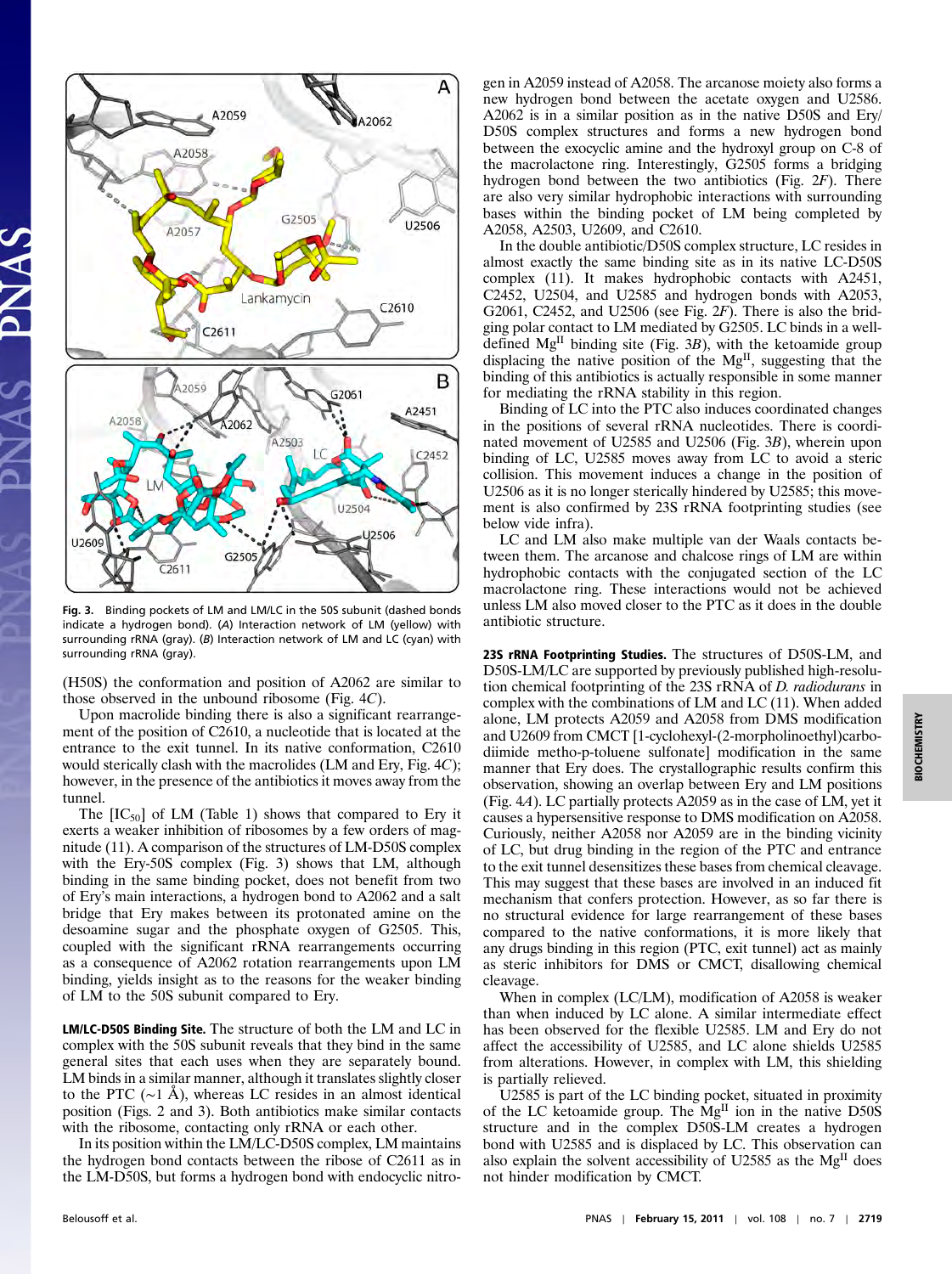

Fig. 4. (A) Structural overlay of binding site around Ery and LM {Ery-H50S complex [1YI2 (12)] with Lankamycin-D50S complex (this work)}; note the shift of A2062 upon LM binding compared to its position in an empty subunit and to its position when Ery and LM/LC bind. (B) Structural overlay of the binding site around Lankacidin; the two bases that display correlated movement between the structures are shown. The two spheres are the position of Mg<sup>II</sup> ions in the D50S and LM-D50S structures. [D50S-Native: 1NKW (13); LM-D50S: this work; LC-D50S: 3JQ4 (11); LM/LC-D50S: this work]. (C) Overlay of the structures of various complexes of 50S with Erythromycin [H50S: 1YI2 (12); LM-D50S (this work); LC-D50S: 3JQ4 (11); and LM/LC-D50S (this work)]. Only selected nucleotides are shown for clarity.

# Discussion

The crystallographic structures of the 50S ribosomal subunit in complex with LM as well as with LM with LC together give a clear indication as to their mechanisms for ribosomal inhibition. LM binds in the exit tunnel in a very similar manner to other members of the macrolide antibiotic family, essentially overlapping with the binding site of erythromycin (1, 2). Like other members of this family, LM action arises from physically blocking the progression of the nascent peptides through the tunnel. The binding site of LC in complex with LM is very similar to the previously reported D50S-LC structure, with drug binding in the PTC, preventing the proper placement of the aminoacyl end of the A-Site tRNA.

# Table 1. Comparison of  $[IC_{50}]$  values for antibiotic inhibition of cell-free translation

| Antibiotic           | $[IC_{50}]$ ( $\mu$ M) |
|----------------------|------------------------|
| Lankamycin (11)      | 275                    |
| Lankacidin (11)      | 1.5                    |
| Erythromycin (11)    | 0.2                    |
| Virginiamycin M (14) | 0.8                    |
| Virginiamycin S (15) | 2.5                    |
| Synercid™ (16)       | $\sim 0.1$             |

The synergistic behavior of LM/LC can possibly be explained by a few factors. LM is not a strong translation inhibitor, potentially owing to the steric hindrance of the methyl group at C-6 that hinders A2062 from forming a vital contact. However, the presence of LC in the PTC slightly rearranges the surrounding rRNA causing a slight repositioning of LM. This repositioning makes it possible for A2062 to bind to the lactone ring in LM, as well as for the positioning of the two antibiotics within hydrophobic interaction distance. It seems that A2062 is a vital base for the interactions between LM and LC. It has previously been reported that it is an extremely flexible nucleotide, serving as a "exit tunnel sensor" (17). It also appears to undergo significant movement upon its interactions with members of the streptogramin family (12, 18), potentially also mediating their synergistic ribosomal inhibition.

A comparison of the structural overlay of another synergetic pair of Streptogramins Synercid™: Quinupristin and Dalfopristin, clearly shows that both components bind to a similar region of the ribosome. LM and Quinupristin (Qn) bind in the exit tunnel and LC and Dalfopristin (Dn) are located in the PTC (Fig. 5). In fact, there are many similarities in their modes of action; both make hydrophobic contacts with each other, both make bridging contacts with the same nucleotide (A2602 for Qn/Dn and G2505 for LM/LC), both bind the 50S subunit making contacts solely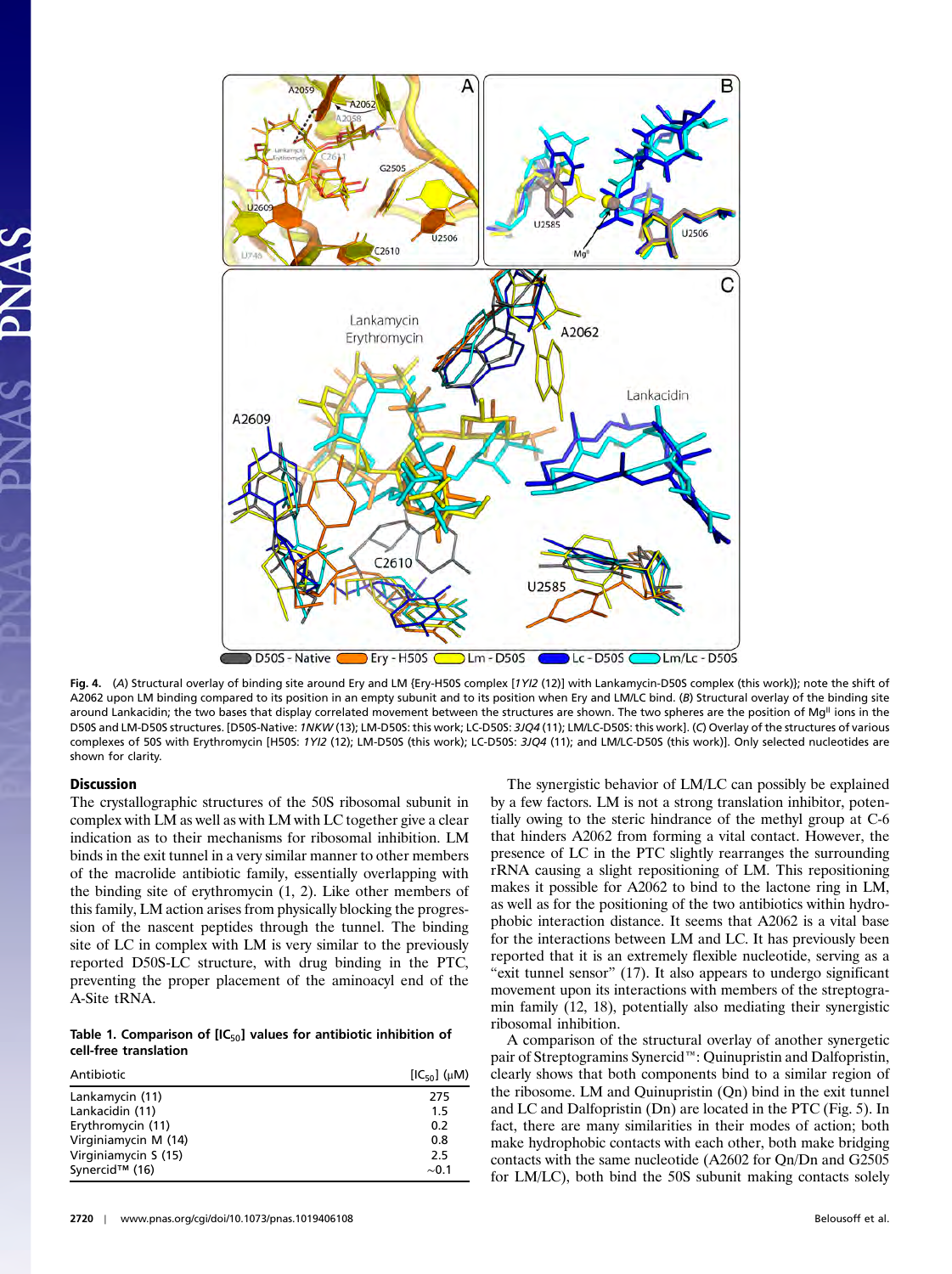

Fig. 5. Comparison of the binding of Synercid™: to the lankamycin/lankacidin pair. A and B are the same orientation and view of the PTC and exit tunnel region of the two structures [Synercid™: PDB ID code 1SM1 (18)]. (C and D) The calculated surface areas of both the LM/LC pair (Left) and the Synercid pair (Right).

with rRNA, and their binding is facilitated by an induced fit mechanism.

However, the Synercid™ combination is far more effective in ribosomal inhibition than the LM/LC pair (Table 1). First, Qn and Dn have a much larger van der Waals surface area (nearly 4 times that of the LM/LC combination, Fig. 5). This produces a much larger displacement in the rRNA, causing severe deleterious conformational changes (i.e., a 180° flip in U2585, Fig. 5). It has been shown that even after removal of Qn and Dn the affected cells have a lag time in recovery, most probably due to the extensive reorganization of their ribosomal internal structure (19, 20). Second, because of their more complex chemical nature (Fig. 1), they make substantially more contacts within their respective binding sites (18). Some insights are to be gained from these structural comparisons. The  $[IC_{50}]$  (11) values (Table 1) indicate that Synercid™ is significantly stronger than its family members (Virginiamycin S/M), possibly because its semisynthetic optimization that led to its relatively larger displacement size (Fig. 1). It seems that displacement size in this region of the ribosome plays a key role in ensuring ribosomal inhibition, as seen in the weaker inhibition by the LC/LM pair.

The relative size difference between Synercid™ and LC/LM accounts only partially for their respective synergistic behavior. It appears that in these two cases synergism arises from the antibiotics interactions with the ribosome, which involve conformational rearrangements, alongside the interactions with each other, resulting in an effect that is stronger than their arithmetically additive values. Thus, in both cases the binding of LC or Dn on the PTC components modulates the shape of the exit tunnel, allowing for tighter binding of the antibiotic partner, LM or Qn. This behavior was observed for streptogramins A and B (7), as well as for the LC/LM pair, particularly when comparing the three structures: D50S-LM, D50S-LC, and D50S-LC/LM, where the macrolide component enjoys more interactions with rRNA in the presence of LC. Moreover, in both cases the two components form hydrophobic interactions with each other (Fig.  $5 \, C$  and  $D$ ). This type of intermolecular interaction further anchors the antibiotics to their respective binding sites, while simultaneously lowering the degrees of freedom within the binding pocket.

Curiously, it seems that over the course of evolution two separate families of synergistic antibiotics have undergone convergent evolution to attack the same sites of the 50S subunit. Although it is clear that universal conclusions cannot be drawn from two cases, it is interesting that from two disparate starting points nature optimized simultaneous attack at very similar sites in the translation apparatus. From a drug discovery perspective, it highlights the importance of these two critical sites for future antibiotic leads. Modification of the macrolide component to further strengthen its binding may lead to more optimal synergetic combination.

## Conclusions

The two structures of D50S-LM and D50S-LM/LC, supported by detailed chemical footprinting of 23S rRNA, show the binding sites of these antibiotics in the 50S ribosomal subunit and indicate that flexible nucleotides, such as A2062, may play a key role in drug binding. The stronger binding of LC aids the positioning of LM, thus allowing for synergistic inhibition of the ribosome, much in the same way as the Streptogramin A/B synergism. Although these drugs are not as effective as Synercid™, ideas for their development can be taken from the way Synercid™ was developed from virginiamycin M and S (Fig. 1), as well as from the valuable lessons derived from this study. It is also clear, at least in the two structures of synergistic antibiotics, that each of the synergistic drug components need to be within close proximity, as both structures reported thus far display interdrug hydrophobic contacts.

This work also may yield clues to the development of more potent 50S ribosomal interfering antibiotics. Enlargement of one or both of the components may lead to better synergism and more potent inhibition. Additionally covalent linkage of these